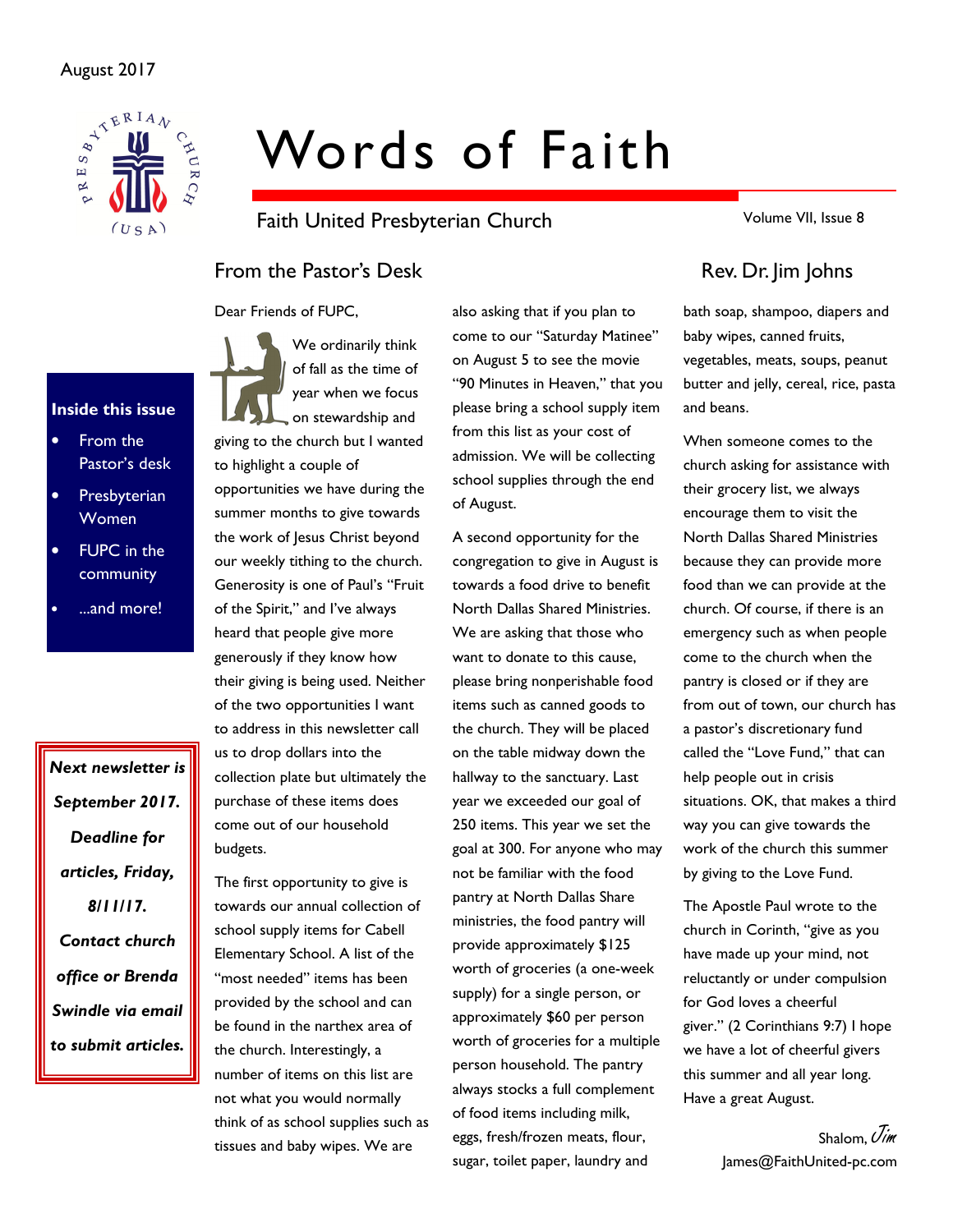# Presbyterian Women Mary Marxer

FUPC Presbyterian Women Bible studies/ Circles will resume in September. Feel free to contact Mary Marxer if you need more information or contact a circle leader. The 2017-2018 Bible study will be Cloud of Witness. Books have been ordered and will be available for purchase at \$11 each. Stay tuned for more information regarding the "PW Kick-off" meeting.



Thursday Morning Circle-2nd Thursday, NEW TIME, 10 am at the church, Next meeting, 9/14. Co-Moderators, Patsy Craig and Sharon Meurer.

Tuesday Evening Circle-3rd Tuesday, 7:00 pm in members homes. Next meeting, 9/19, Circle moderator, Irene Simpson.

The Starboard Stitchers will next meet on Tuesday, September 5 at 1:00 pm at the church. All are invited to come help them stuff fabric animals. These animals go to toddlers when they get their shots at the North Dallas Shared Ministries clinic.

# Outreach & Evangelism Gail Crumpler

### Project Transformation

What a rewarding experience it was to read with the children at Project Transformation camp at Walnut Hill Methodist Church last week. I believe the children enjoyed our time together as much as we did and seemed to have a love for books. I participated with Courtland Lewis, Katie Miller, Jim Johns, Alison Meier and Jean and David Borland. We hope to do it again next year so more of you can join us.

### Pancake Breakfast

We will not be having our breakfast the month of August. We will resume the 2<sup>nd</sup> Saturday in September.





North Dallas Shared Ministries Life - Health - Education

### North Dallas Shared Ministries

We will be holding our food drive for NDSM again this August. Please bring your canned goods, etc. to the church anytime in August. Lois says that any food that is in date is appreciated, but they tend to run low on canned fruit (especially pineapple), crackers, pasta, syrup, canned pinto beans, pork & beans, canned white & sweet potatoes. Let's make this year's food drive even better than last year's by picking up extra cans of food when you're at the supermarket.

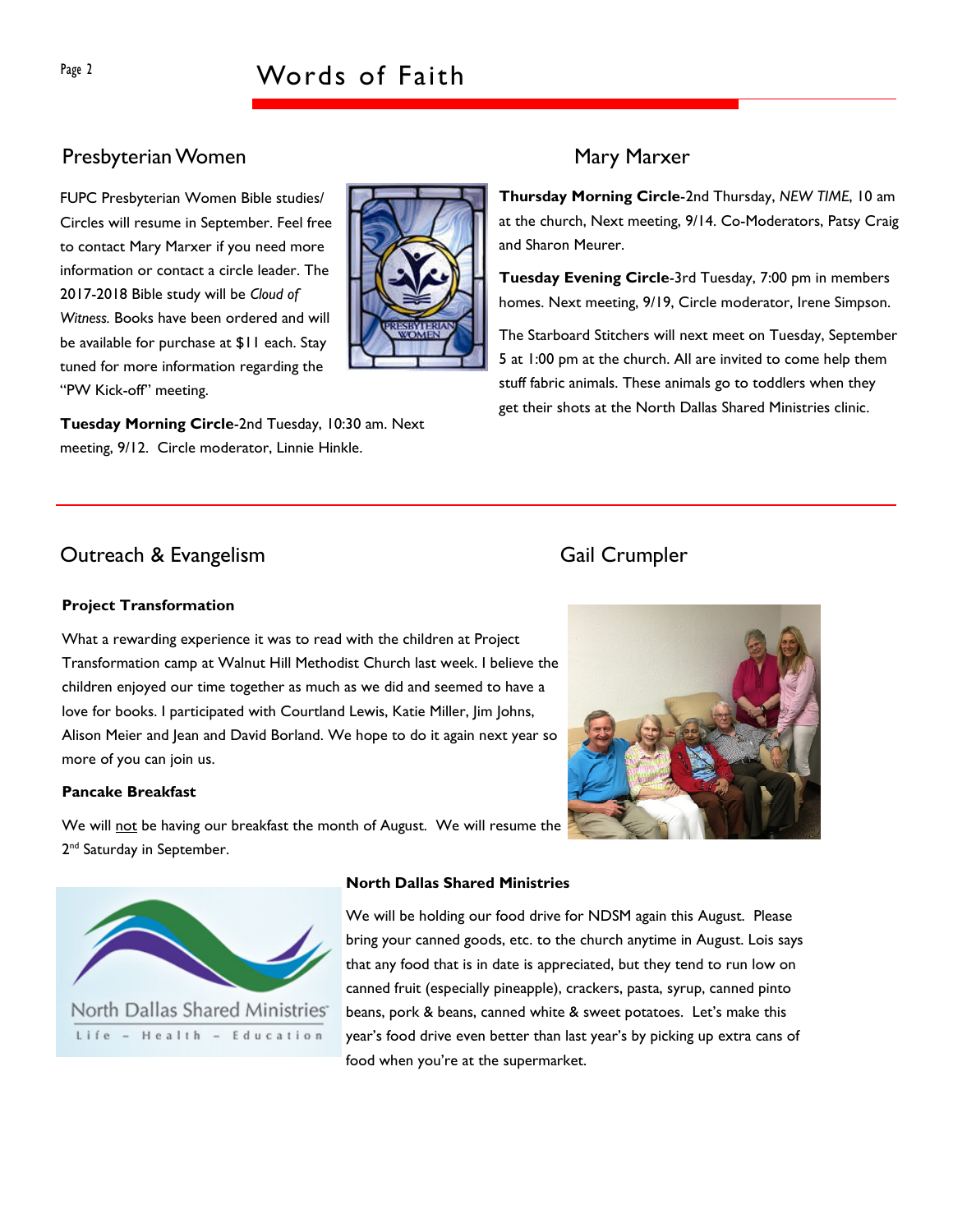### Volume VII, Issue 8

# Happy Birthday!

# August 2

### August 3

Tom Duell

- Terrie Russell
- 
- Jessie Reyes
- Judy Saunders

# Prayer Concerns

## Prayers for:

- **Audrey Ball**
- Michael Crumpler
- Dale Durcholz
- **Elizabeth Hendricks**
- Roger Jones
- ♥ Jane King
- ♥ Ray Kirchmeyer (David's brother)
- **Lilas Kinch**
- Sugie Maxfield
- Sherrard Family
- Alan Swope

# August 10

Chris Walker

\* Renee Wensley

Helen Bowling

\* Kathryn Heffler

August 11

August 12 Alan Swope August 15

August 18

- Terry Stottlemyer Tom Meurer
	-
	-
- August 6
- 
- August 7
- Ben Hinely
- 
- 
- 

# Rehab/At Home:

- Bobbie & J.R. Jones
- ♥ Margaret Jones
- Henry Knight
- ♥ Betty Laney
- Joanne McKnight
- Anne Mobley
- Wanda Mosher
- **Freddie Simmons**
- **Betty Van**

# August 19

- Betty Russ
- August 21
	- $*$  Jennifer Tiemann
	- August 27 Gail Crumpler
	- August 28
		- Jewel McClellan
		- Pat Whitaker

# August 29

Jeanne Haben

# August 30

- Grethel Creech
- Elizabeth Hendricks
- Nancy Smith



# Coming Soon—2017 Church Directory!

We are preparing the 2017 Church Directory Please notify the church office by August 15 if your information (email address, phone, address, etc.) has changed.

# Alex & Annette Shepard

8061 Frankford Rd., Apt. 221 Dallas, TX 75252 Phone: 469-931-2100 Email Alex: wuniv323@gmail.com Email Annette: annetteshepard1220@ yahoo.com



Terry & Jessica Stottlemyer 3700 Verlaine Drive Carrollton, TX 75007 Phone: 214-534-8232 Jessica: jess.stottlemyer@gmail.com Terry: TerryStottlemyer@nacam.com

# Church Life **Terrie Russell**

Please join us on August 5, 2017 at 2:00 PM for a Saturday Matinee in the Fellowship Hall for popcorn, ice cream, candy and a movie. We will be showing "90 Minutes In Heaven". Admission is a donation from the Cabell Elementary School supplies list. Be sure to sign up on the board located in the narthex if you plan to attend. We want to have enough snacks for all!

Supply List—Markers (thin & thick), Dry Erase Markers/Expo Markers (for white boards), Headphones, boxes of tissue, Lysol wipes, erasers, scissors, white glue (in bottles), pencil boxes



# Page 3